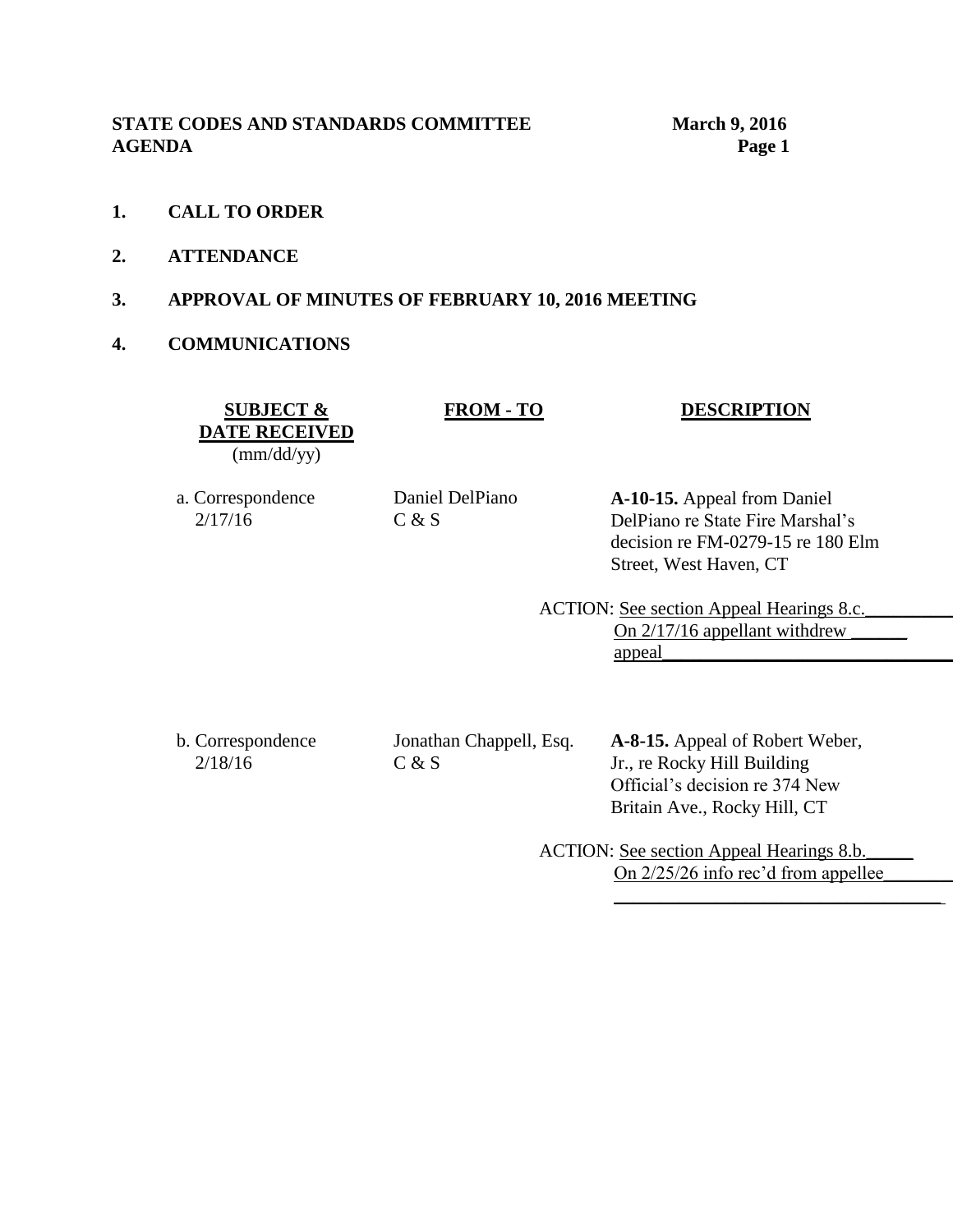| c. Correspondence<br>2/22/16 | Robert Maccarini<br>C & S | A-11-15. Appeal of Robert<br>Maccarini re Deputy State Building<br>Inspector's decision re M-1045-15B<br>re Chuck's Automotive, 653<br>Burnside Avenue, East Hartford, |
|------------------------------|---------------------------|------------------------------------------------------------------------------------------------------------------------------------------------------------------------|
|------------------------------|---------------------------|------------------------------------------------------------------------------------------------------------------------------------------------------------------------|

ACTION: See section Appeal Hearing 8.d.\_\_\_\_\_ On 2/22/16 appellant withdrew appeal\_\_\_\_\_\_\_\_\_\_\_\_\_\_\_\_\_\_\_\_\_\_\_\_\_\_\_\_\_\_\_\_\_\_\_

d. Request for appeal 2/25/16

John Laudati, Esq.  $C & S$ 

**A-3-16.** Request for appeal from John Laudati, Esq. re Manchester Fire Marshal's decision re 49-51 Flower Street, Manchester, CT

 $\mathcal{L}_\text{max} = \frac{1}{2} \sum_{i=1}^{n} \frac{1}{2} \sum_{i=1}^{n} \frac{1}{2} \sum_{i=1}^{n} \frac{1}{2} \sum_{i=1}^{n} \frac{1}{2} \sum_{i=1}^{n} \frac{1}{2} \sum_{i=1}^{n} \frac{1}{2} \sum_{i=1}^{n} \frac{1}{2} \sum_{i=1}^{n} \frac{1}{2} \sum_{i=1}^{n} \frac{1}{2} \sum_{i=1}^{n} \frac{1}{2} \sum_{i=1}^{n} \frac{1}{2} \sum_{i=1}^{n} \frac{1$  $\frac{\partial}{\partial x_i}$ 

ACTION: \_\_\_\_\_\_\_\_\_\_\_\_\_\_\_\_\_\_\_\_\_\_\_\_\_\_\_\_\_\_\_\_\_\_

e. Correspondence 3/4/16

Diane Whitney, Esq. David McKinley

**A-1-16.** Appeal from Diane Whitney, Esq. re Deputy State Building Inspector and Office of Protection & Advocacy's decision re W-93-15 re Seabury Independent Living, 200 Seabury Drive, Bloomfield, CT

ACTION: See section Appeal Hearings 8.e. On 3/4/16 appellant withdrew appeal

 $\mathcal{L}_\text{max} = \frac{1}{2} \sum_{i=1}^n \frac{1}{2} \sum_{i=1}^n \frac{1}{2} \sum_{i=1}^n \frac{1}{2} \sum_{i=1}^n \frac{1}{2} \sum_{i=1}^n \frac{1}{2} \sum_{i=1}^n \frac{1}{2} \sum_{i=1}^n \frac{1}{2} \sum_{i=1}^n \frac{1}{2} \sum_{i=1}^n \frac{1}{2} \sum_{i=1}^n \frac{1}{2} \sum_{i=1}^n \frac{1}{2} \sum_{i=1}^n \frac{1}{2} \sum_{i=1}^n$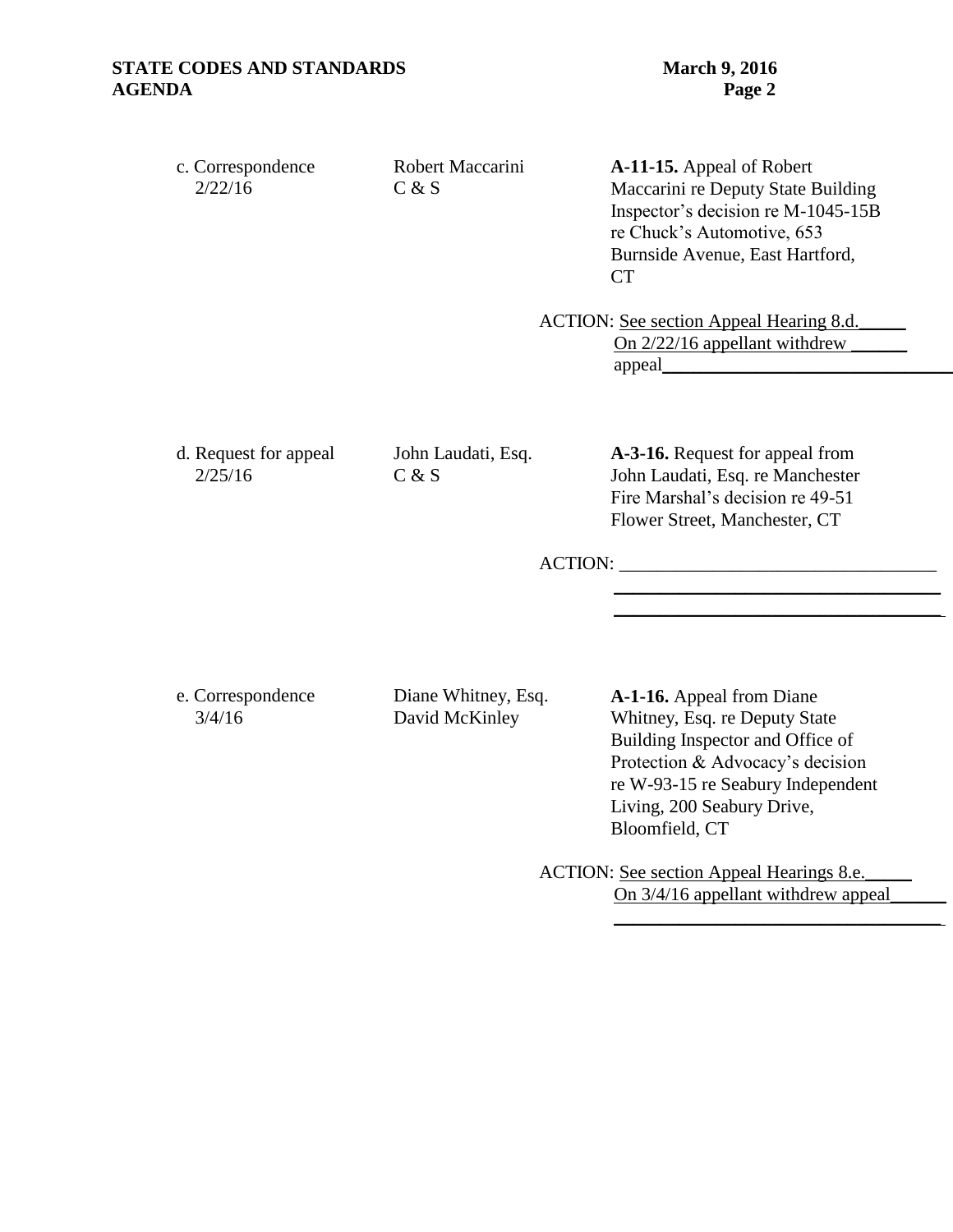| f. Correspondence | Amy Blume, Esq. | A-7-15. Appeal from Amy Blume,    |
|-------------------|-----------------|-----------------------------------|
| 3/8/16            | C&S             | Esq., re New Haven Building       |
|                   |                 | Official's decision re            |
|                   |                 | A) 89 Union Avenue, (Great Green  |
|                   |                 | Building, Unit 6), New Haven, CT  |
|                   |                 | re no permit                      |
|                   |                 | B) 89 Union Ave., 169 Union Ave., |
|                   |                 | and 94 Columbus Avenue, New       |
|                   |                 | Haven, CT                         |
|                   |                 | re failed roof coverings in 17    |
|                   |                 | buildings                         |
|                   |                 | C) 89 Union Avenue, (aka Cinque   |
|                   |                 | Green Building), New Haven, CT    |
|                   |                 | re roof coverings & water         |
|                   |                 | infiltration                      |
|                   |                 | D) 89 Union Avenue (Great Green   |
|                   |                 | Building, Units 1-6), New Haven,  |
|                   |                 | <b>CT</b>                         |
|                   |                 | re means of egress                |
|                   |                 |                                   |
|                   |                 |                                   |

ACTION: See section Appeal Hearings 8.a. On  $3/8/16$  appellant withdrew appeal  $\overline{\phantom{a}}$  ,  $\overline{\phantom{a}}$  ,  $\overline{\phantom{a}}$  ,  $\overline{\phantom{a}}$  ,  $\overline{\phantom{a}}$  ,  $\overline{\phantom{a}}$  ,  $\overline{\phantom{a}}$  ,  $\overline{\phantom{a}}$  ,  $\overline{\phantom{a}}$  ,  $\overline{\phantom{a}}$  ,  $\overline{\phantom{a}}$  ,  $\overline{\phantom{a}}$  ,  $\overline{\phantom{a}}$  ,  $\overline{\phantom{a}}$  ,  $\overline{\phantom{a}}$  ,  $\overline{\phantom{a}}$ 

#### **5. SUBCOMMITTEE REPORTS:**

**a. Codes Amendment Subcommittee** (Free) This subcommittee met on February 10, 2016. The next meeting is set for **March 9, 2016** at 1:30 pm in room G38.

**b. Ethics/Procedural Regulations Subcommittee** (Harwood)

#### **6. OLD BUSINESS**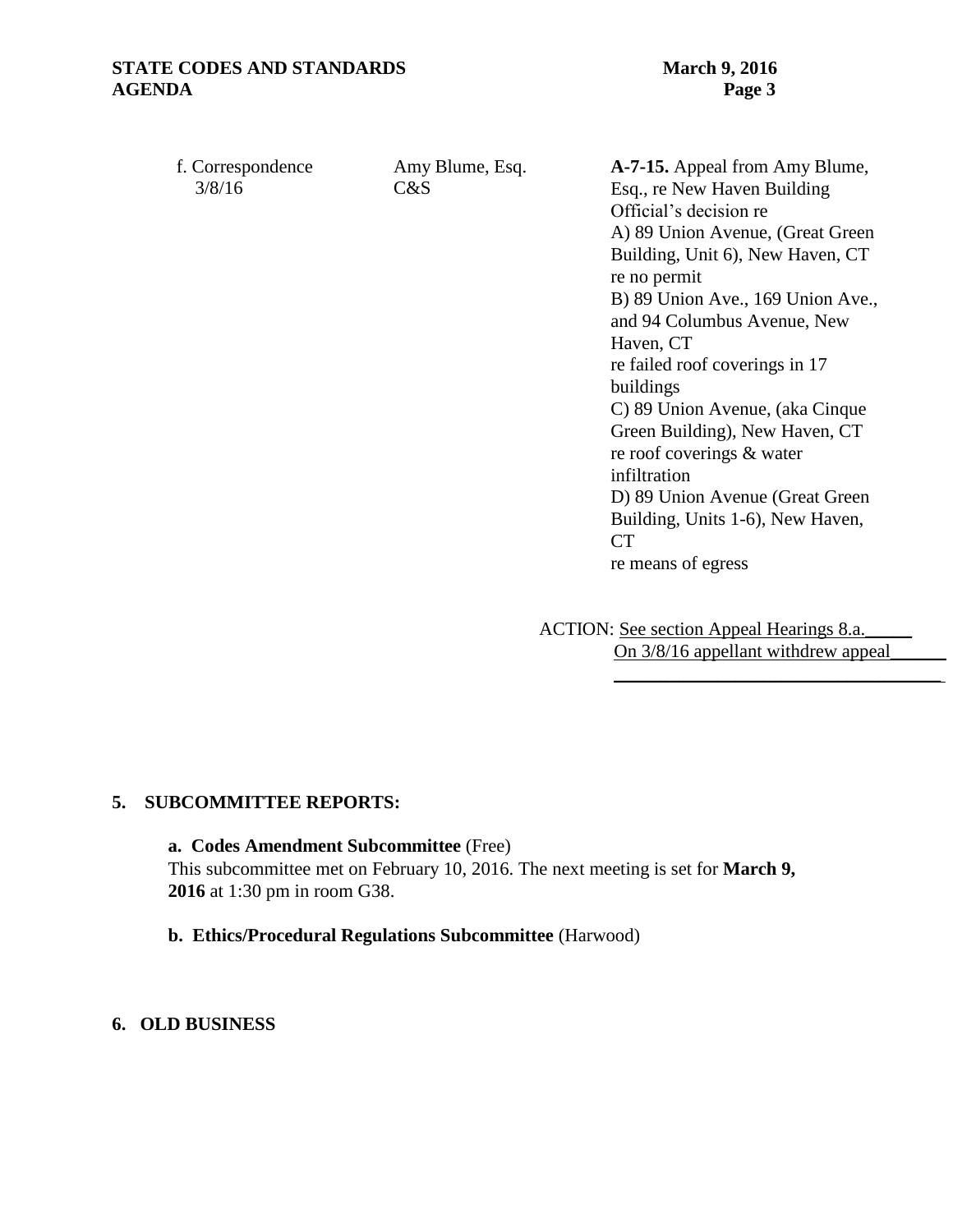### **7. NEW BUSINESS**

- a. **Staff Report**
- b. **Fire Prevention Code Advisory Committee** (Harwood & Sinsigalli)
- c. **Joint Building Code Training Council** (Musco)**/Fire Marshal Training Council**  (Harwood)
- d. **Report on Bills**

**1. S.B. No. 86 An Act Concerning The Fire Safety Code and One, Two and Three-Family Dwellings.**

**2. R.B. No. 5549 An Act Concerning the Codes and Standards Committee.**

**3. R.B. No. 5545 An Act Concerning the Applicability of Certain Provisions of the State Building Code to Fairs and Festivals.**

#### **8. APPEAL HEARINGS**

**a. A-7-15 (A-D) Request for appeal from Amy Blume, Esq., re New Haven Building Official's decision re** 

**A) 89 Union Avenue, (Great Green Building, Unit 6), New Haven, CT re no permit**

**B) 89 Union Ave., 169 Union Ave., and 94 Columbus Avenue, New Haven, CT re failed roof coverings in 17 buildings**

**C) 89 Union Avenue (aka Cinque Green Building), New Haven, CT**

**re roof coverings & water infiltration**

**D) 89 Union Avenue (Great Green Building, Units 1-6), New Haven, CT** 

**re means of egress.** Panel consists of Robert Hanbury, Panel Chair; Fred Wajcs, Jr. and Henry Miga. Glenn Neilson will be the alternate.Hearing set for November 10, 2015 was not held; on 10/29/15 appellant requested 60 day postponement. **Hearing rescheduled to 1/13/16 was not held; on 1/6/16 appellant requested another 60 day postponement. The hearing rescheduled to 3/9/16 was cancelled; on 3/8/16 appellant withdrew appeal.**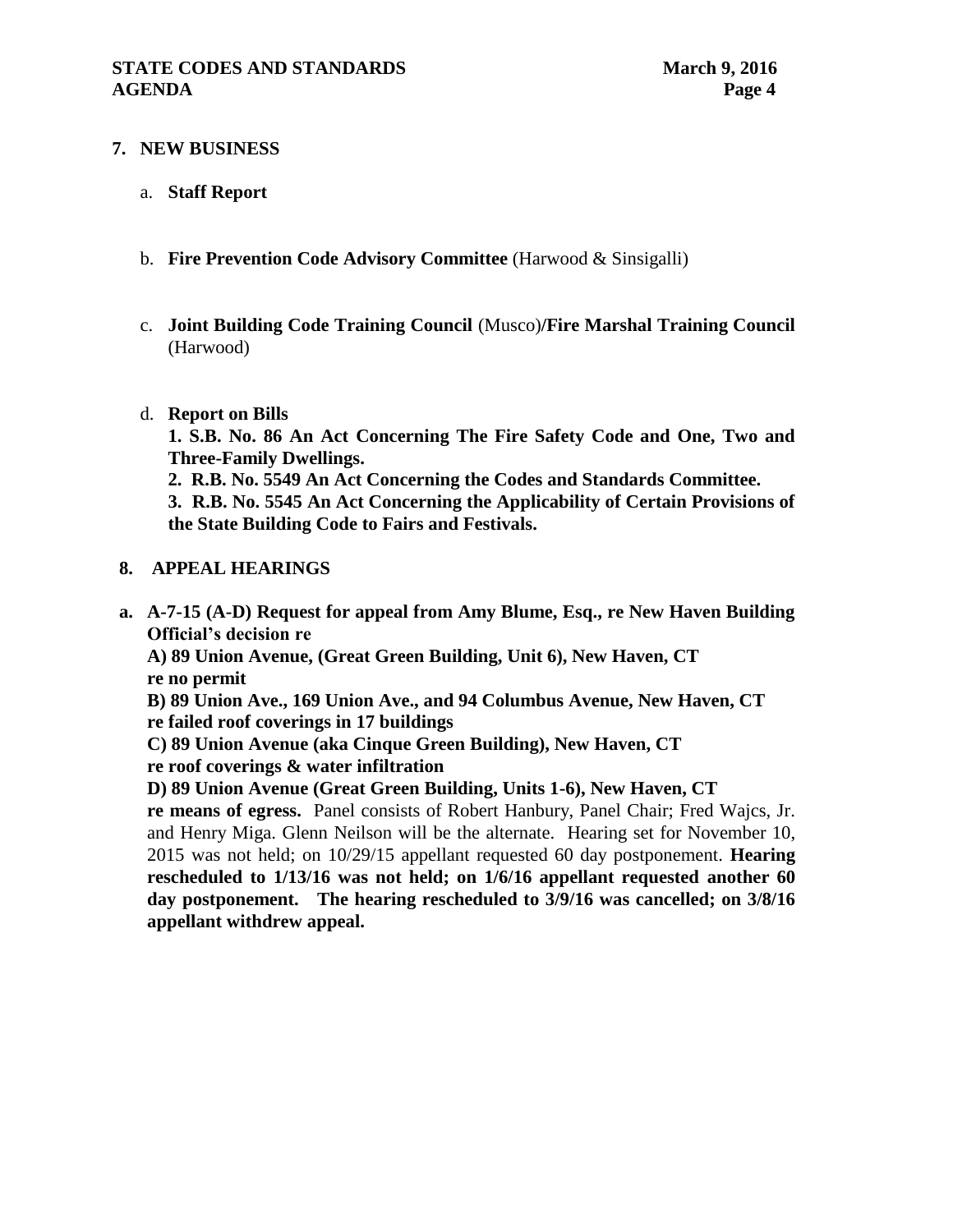### **STATE CODES AND STANDARDS** March 9, 2016 **AGENDA** Page 5

- b. **A-8-15. Request for appeal from Robert Weber, Jr., Esq., re Rocky Hill Building Official's decision re 374 New Britain Avenue, Rocky Hill, CT.** Panel consists of Glenn Neilson, Panel Chair; William Zoeller and John Butkus. Robert Hanbury will be the alternate. Hearing set for 2/10/16 was not held; on 12/15/15 appellant requested postponement. On 1/6/16 correspondence received from Rocky Hill Building Official. **Hearing was rescheduled to Wednesday, March 9, 2016, at 11:00 a.m. in room G38. On 1/13/16 deferred to Legal Counsel to draft response to appellant's postponement request. On 2/18/16 correspondence received from Jonathan Chappell, Esq., attorney representing the Town of Rocky Hill. On 2/25/16 additional information received from J. P. Langlois, appellee.**
- c. **A-10-15. Request for appeal from Daniel DelPino re State Fire Marshal's decision re FM-0279-15 re 180 Elm Street, West Haven, CT.** Panel consists of Michael Sinsigalli, Panel Chair; Donald Harwood and Mark Mastropasqua. Carlton Smith will be the alternate. **Hearing set for February 17, 2016 was cancelled; on 2/17/16 appellant withdrew appeal.**
- d. **A-11-15. Request for appeal from Robert Maccarini re Deputy State Building Inspector's decision re M-1045-15B re Chuck's Automotive, 653 Burnside Avenue, East Hartford, CT.** Panel consists of \*Henry Miga, Panel Chair; Keith Flood and George Iskra. Robert Hanbury will be the alternate. \*Due to schedule conflict, Robert Hanbury will serve as Panel Chair. **Hearing was held on February 10, 2016 and adjourned pending appellant's withdrawal. On 2/22/16 appellant withdrew appeal.**
- **e. A-1-16. Request for appeal from Diane Whitney, Esq., re Deputy State Building Inspector and Office of Protection and Advocacy's (OPA) decision re Seabury Independent Living, 200 Seabury Drive, Bloomfield, CT.** Panel consists of David McKinley, Panel Chair; Robert Hanbury and Fred Wajcs, Jr. Keith Flood will be the alternate. On 1/25/16 additional supporting documentation received from Attorney Whitney. Timeliness meeting set for February 10, 2016, was not held; on 2/5/16 the Office of Protection and Advocacy requested postponement. Timeliness issue to be addressed prior to appeal hearing. If panel determines appeal has been timely filed, then appeal hearing may immediately follow. **Timeliness meeting was rescheduled to March 9, 2016 was cancelled; on 3/4/16 appellant withdrew appeal.**
- **f. A-2-16. Request for appeal from William Connole re Deputy State Building Inspector's decision re M-41-16 re 10 Trout Brook Terrace, West Hartford, CT.**  Panel consists of Robert Hanbury, Panel Chair; John Butkus and Don Doeg. Fred Wajcs, Jr. will be the alternate. **Hearing was set for 3/2/16. On 3/2/16 appellant did not appear so appeal was dismissed for lack of prosecution.**